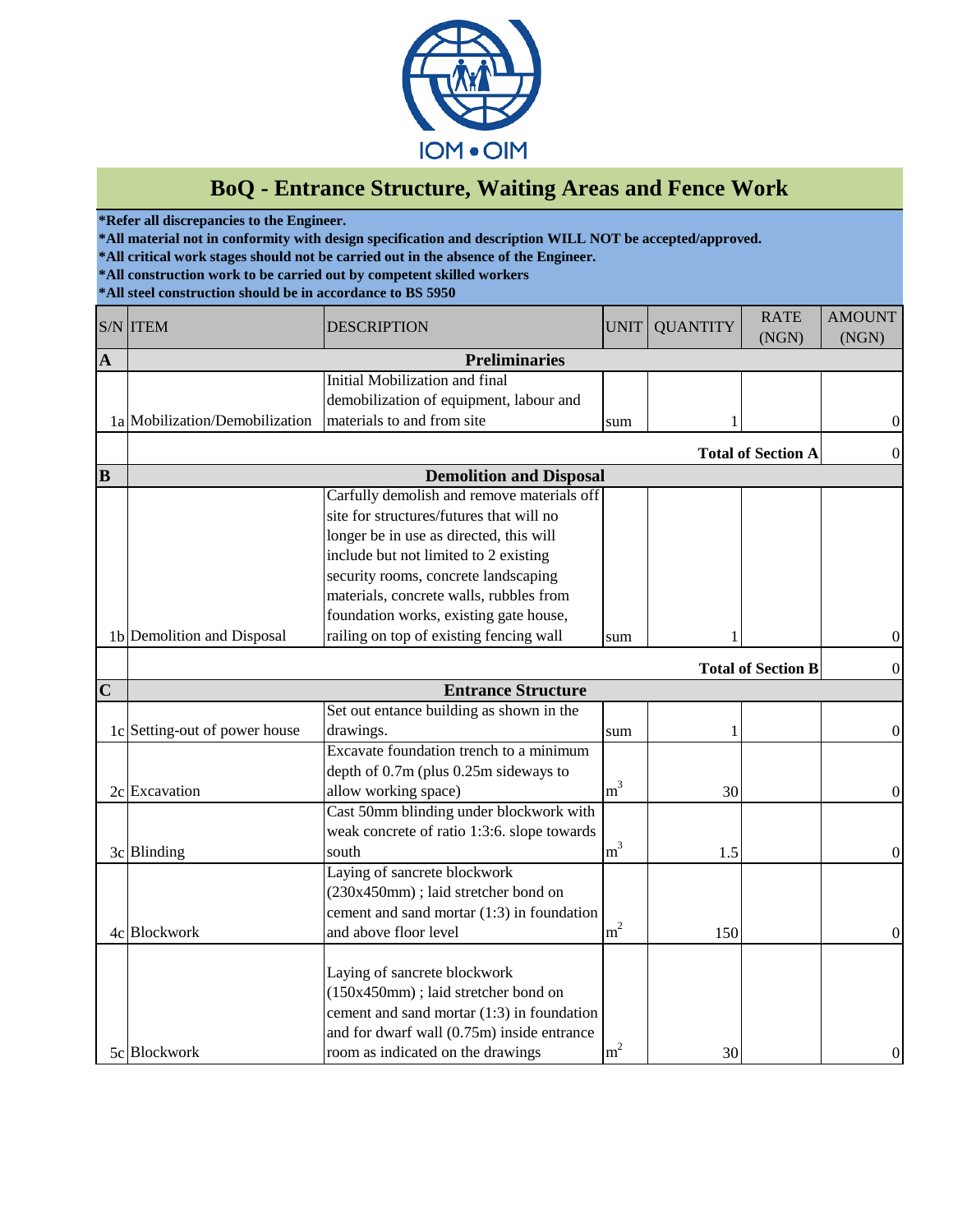| excavated soil, including spreading,<br>watering and compaction around the block<br>m <sup>3</sup><br>wall perimeter<br>6c Back-filling<br>15<br>$\theta$<br>Filling of foundation wall perimeter with<br>laterite, including supply of material,<br>spreading, watering, compacting in layers<br>to achieve specific compaction density and<br>placement of Hardcore materials not<br>exceeding 300mm as per specifications and<br>Laterite filling /Hardcore<br>m <sup>3</sup><br>drawings (provisional quantity)<br>7c filling<br>15<br>$\theta$<br>Cast plain M15 grade concrete (1:2:4);<br>developing minimum $15N/mm^2$ working<br>strength after 28 days of curing - with<br>m <sup>3</sup><br>thickness of 150mm<br>8c Oversite Concrete slab<br>12<br>$\mathbf{0}$<br>Prepare Sawn formwork to cover sides of<br>the block wall and place Y12 high yield<br>reinforcement bar appropriately; Cast plain<br>M15 grade concrete (1:2:4) for lintel;<br>9c Lintel for entrance building<br>12<br>$\theta$<br>nos<br>Internal and external rendering of the block<br>walls and floor using 1:4 mortar and gauge<br>m <sup>2</sup><br>10c Rendering<br>of 25mm<br>360<br>$\boldsymbol{0}$<br>Prepare and apply silk paint in accordance<br>with manufacturers instruction on all<br>internal wall surfaces - This include for<br>screeding of walls before applying the paint $\left  \text{m}^2 \right $<br>11c Painting and Decoration<br>150<br>0<br>Prepare and apply emulsion paint in<br>accordance with manufacturers instruction<br>m <sup>2</sup><br>12c Painting and Decoration<br>on all external wall surfaces<br>110<br>$\theta$<br>Prepare, hang and paint POP of thickness<br>12mm replacing all existing ceiling<br>surfaces on the first floor, all designs to be<br>approved by the engineer - the cost is all<br>m <sup>2</sup> |
|---------------------------------------------------------------------------------------------------------------------------------------------------------------------------------------------------------------------------------------------------------------------------------------------------------------------------------------------------------------------------------------------------------------------------------------------------------------------------------------------------------------------------------------------------------------------------------------------------------------------------------------------------------------------------------------------------------------------------------------------------------------------------------------------------------------------------------------------------------------------------------------------------------------------------------------------------------------------------------------------------------------------------------------------------------------------------------------------------------------------------------------------------------------------------------------------------------------------------------------------------------------------------------------------------------------------------------------------------------------------------------------------------------------------------------------------------------------------------------------------------------------------------------------------------------------------------------------------------------------------------------------------------------------------------------------------------------------------------------------------------------------------------------------------------------------------------------------------------------|
|                                                                                                                                                                                                                                                                                                                                                                                                                                                                                                                                                                                                                                                                                                                                                                                                                                                                                                                                                                                                                                                                                                                                                                                                                                                                                                                                                                                                                                                                                                                                                                                                                                                                                                                                                                                                                                                         |
|                                                                                                                                                                                                                                                                                                                                                                                                                                                                                                                                                                                                                                                                                                                                                                                                                                                                                                                                                                                                                                                                                                                                                                                                                                                                                                                                                                                                                                                                                                                                                                                                                                                                                                                                                                                                                                                         |
|                                                                                                                                                                                                                                                                                                                                                                                                                                                                                                                                                                                                                                                                                                                                                                                                                                                                                                                                                                                                                                                                                                                                                                                                                                                                                                                                                                                                                                                                                                                                                                                                                                                                                                                                                                                                                                                         |
|                                                                                                                                                                                                                                                                                                                                                                                                                                                                                                                                                                                                                                                                                                                                                                                                                                                                                                                                                                                                                                                                                                                                                                                                                                                                                                                                                                                                                                                                                                                                                                                                                                                                                                                                                                                                                                                         |
|                                                                                                                                                                                                                                                                                                                                                                                                                                                                                                                                                                                                                                                                                                                                                                                                                                                                                                                                                                                                                                                                                                                                                                                                                                                                                                                                                                                                                                                                                                                                                                                                                                                                                                                                                                                                                                                         |
|                                                                                                                                                                                                                                                                                                                                                                                                                                                                                                                                                                                                                                                                                                                                                                                                                                                                                                                                                                                                                                                                                                                                                                                                                                                                                                                                                                                                                                                                                                                                                                                                                                                                                                                                                                                                                                                         |
|                                                                                                                                                                                                                                                                                                                                                                                                                                                                                                                                                                                                                                                                                                                                                                                                                                                                                                                                                                                                                                                                                                                                                                                                                                                                                                                                                                                                                                                                                                                                                                                                                                                                                                                                                                                                                                                         |
|                                                                                                                                                                                                                                                                                                                                                                                                                                                                                                                                                                                                                                                                                                                                                                                                                                                                                                                                                                                                                                                                                                                                                                                                                                                                                                                                                                                                                                                                                                                                                                                                                                                                                                                                                                                                                                                         |
|                                                                                                                                                                                                                                                                                                                                                                                                                                                                                                                                                                                                                                                                                                                                                                                                                                                                                                                                                                                                                                                                                                                                                                                                                                                                                                                                                                                                                                                                                                                                                                                                                                                                                                                                                                                                                                                         |
|                                                                                                                                                                                                                                                                                                                                                                                                                                                                                                                                                                                                                                                                                                                                                                                                                                                                                                                                                                                                                                                                                                                                                                                                                                                                                                                                                                                                                                                                                                                                                                                                                                                                                                                                                                                                                                                         |
|                                                                                                                                                                                                                                                                                                                                                                                                                                                                                                                                                                                                                                                                                                                                                                                                                                                                                                                                                                                                                                                                                                                                                                                                                                                                                                                                                                                                                                                                                                                                                                                                                                                                                                                                                                                                                                                         |
|                                                                                                                                                                                                                                                                                                                                                                                                                                                                                                                                                                                                                                                                                                                                                                                                                                                                                                                                                                                                                                                                                                                                                                                                                                                                                                                                                                                                                                                                                                                                                                                                                                                                                                                                                                                                                                                         |
|                                                                                                                                                                                                                                                                                                                                                                                                                                                                                                                                                                                                                                                                                                                                                                                                                                                                                                                                                                                                                                                                                                                                                                                                                                                                                                                                                                                                                                                                                                                                                                                                                                                                                                                                                                                                                                                         |
|                                                                                                                                                                                                                                                                                                                                                                                                                                                                                                                                                                                                                                                                                                                                                                                                                                                                                                                                                                                                                                                                                                                                                                                                                                                                                                                                                                                                                                                                                                                                                                                                                                                                                                                                                                                                                                                         |
|                                                                                                                                                                                                                                                                                                                                                                                                                                                                                                                                                                                                                                                                                                                                                                                                                                                                                                                                                                                                                                                                                                                                                                                                                                                                                                                                                                                                                                                                                                                                                                                                                                                                                                                                                                                                                                                         |
|                                                                                                                                                                                                                                                                                                                                                                                                                                                                                                                                                                                                                                                                                                                                                                                                                                                                                                                                                                                                                                                                                                                                                                                                                                                                                                                                                                                                                                                                                                                                                                                                                                                                                                                                                                                                                                                         |
|                                                                                                                                                                                                                                                                                                                                                                                                                                                                                                                                                                                                                                                                                                                                                                                                                                                                                                                                                                                                                                                                                                                                                                                                                                                                                                                                                                                                                                                                                                                                                                                                                                                                                                                                                                                                                                                         |
|                                                                                                                                                                                                                                                                                                                                                                                                                                                                                                                                                                                                                                                                                                                                                                                                                                                                                                                                                                                                                                                                                                                                                                                                                                                                                                                                                                                                                                                                                                                                                                                                                                                                                                                                                                                                                                                         |
|                                                                                                                                                                                                                                                                                                                                                                                                                                                                                                                                                                                                                                                                                                                                                                                                                                                                                                                                                                                                                                                                                                                                                                                                                                                                                                                                                                                                                                                                                                                                                                                                                                                                                                                                                                                                                                                         |
|                                                                                                                                                                                                                                                                                                                                                                                                                                                                                                                                                                                                                                                                                                                                                                                                                                                                                                                                                                                                                                                                                                                                                                                                                                                                                                                                                                                                                                                                                                                                                                                                                                                                                                                                                                                                                                                         |
|                                                                                                                                                                                                                                                                                                                                                                                                                                                                                                                                                                                                                                                                                                                                                                                                                                                                                                                                                                                                                                                                                                                                                                                                                                                                                                                                                                                                                                                                                                                                                                                                                                                                                                                                                                                                                                                         |
|                                                                                                                                                                                                                                                                                                                                                                                                                                                                                                                                                                                                                                                                                                                                                                                                                                                                                                                                                                                                                                                                                                                                                                                                                                                                                                                                                                                                                                                                                                                                                                                                                                                                                                                                                                                                                                                         |
|                                                                                                                                                                                                                                                                                                                                                                                                                                                                                                                                                                                                                                                                                                                                                                                                                                                                                                                                                                                                                                                                                                                                                                                                                                                                                                                                                                                                                                                                                                                                                                                                                                                                                                                                                                                                                                                         |
|                                                                                                                                                                                                                                                                                                                                                                                                                                                                                                                                                                                                                                                                                                                                                                                                                                                                                                                                                                                                                                                                                                                                                                                                                                                                                                                                                                                                                                                                                                                                                                                                                                                                                                                                                                                                                                                         |
|                                                                                                                                                                                                                                                                                                                                                                                                                                                                                                                                                                                                                                                                                                                                                                                                                                                                                                                                                                                                                                                                                                                                                                                                                                                                                                                                                                                                                                                                                                                                                                                                                                                                                                                                                                                                                                                         |
|                                                                                                                                                                                                                                                                                                                                                                                                                                                                                                                                                                                                                                                                                                                                                                                                                                                                                                                                                                                                                                                                                                                                                                                                                                                                                                                                                                                                                                                                                                                                                                                                                                                                                                                                                                                                                                                         |
|                                                                                                                                                                                                                                                                                                                                                                                                                                                                                                                                                                                                                                                                                                                                                                                                                                                                                                                                                                                                                                                                                                                                                                                                                                                                                                                                                                                                                                                                                                                                                                                                                                                                                                                                                                                                                                                         |
|                                                                                                                                                                                                                                                                                                                                                                                                                                                                                                                                                                                                                                                                                                                                                                                                                                                                                                                                                                                                                                                                                                                                                                                                                                                                                                                                                                                                                                                                                                                                                                                                                                                                                                                                                                                                                                                         |
|                                                                                                                                                                                                                                                                                                                                                                                                                                                                                                                                                                                                                                                                                                                                                                                                                                                                                                                                                                                                                                                                                                                                                                                                                                                                                                                                                                                                                                                                                                                                                                                                                                                                                                                                                                                                                                                         |
|                                                                                                                                                                                                                                                                                                                                                                                                                                                                                                                                                                                                                                                                                                                                                                                                                                                                                                                                                                                                                                                                                                                                                                                                                                                                                                                                                                                                                                                                                                                                                                                                                                                                                                                                                                                                                                                         |
|                                                                                                                                                                                                                                                                                                                                                                                                                                                                                                                                                                                                                                                                                                                                                                                                                                                                                                                                                                                                                                                                                                                                                                                                                                                                                                                                                                                                                                                                                                                                                                                                                                                                                                                                                                                                                                                         |
|                                                                                                                                                                                                                                                                                                                                                                                                                                                                                                                                                                                                                                                                                                                                                                                                                                                                                                                                                                                                                                                                                                                                                                                                                                                                                                                                                                                                                                                                                                                                                                                                                                                                                                                                                                                                                                                         |
|                                                                                                                                                                                                                                                                                                                                                                                                                                                                                                                                                                                                                                                                                                                                                                                                                                                                                                                                                                                                                                                                                                                                                                                                                                                                                                                                                                                                                                                                                                                                                                                                                                                                                                                                                                                                                                                         |
|                                                                                                                                                                                                                                                                                                                                                                                                                                                                                                                                                                                                                                                                                                                                                                                                                                                                                                                                                                                                                                                                                                                                                                                                                                                                                                                                                                                                                                                                                                                                                                                                                                                                                                                                                                                                                                                         |
|                                                                                                                                                                                                                                                                                                                                                                                                                                                                                                                                                                                                                                                                                                                                                                                                                                                                                                                                                                                                                                                                                                                                                                                                                                                                                                                                                                                                                                                                                                                                                                                                                                                                                                                                                                                                                                                         |
|                                                                                                                                                                                                                                                                                                                                                                                                                                                                                                                                                                                                                                                                                                                                                                                                                                                                                                                                                                                                                                                                                                                                                                                                                                                                                                                                                                                                                                                                                                                                                                                                                                                                                                                                                                                                                                                         |
|                                                                                                                                                                                                                                                                                                                                                                                                                                                                                                                                                                                                                                                                                                                                                                                                                                                                                                                                                                                                                                                                                                                                                                                                                                                                                                                                                                                                                                                                                                                                                                                                                                                                                                                                                                                                                                                         |
| inclusive (materials, labour, scafolding)<br>13c POP Ceiling<br>75<br>$\boldsymbol{0}$                                                                                                                                                                                                                                                                                                                                                                                                                                                                                                                                                                                                                                                                                                                                                                                                                                                                                                                                                                                                                                                                                                                                                                                                                                                                                                                                                                                                                                                                                                                                                                                                                                                                                                                                                                  |
|                                                                                                                                                                                                                                                                                                                                                                                                                                                                                                                                                                                                                                                                                                                                                                                                                                                                                                                                                                                                                                                                                                                                                                                                                                                                                                                                                                                                                                                                                                                                                                                                                                                                                                                                                                                                                                                         |
| Supply and fix neatly and firm 10mm thick                                                                                                                                                                                                                                                                                                                                                                                                                                                                                                                                                                                                                                                                                                                                                                                                                                                                                                                                                                                                                                                                                                                                                                                                                                                                                                                                                                                                                                                                                                                                                                                                                                                                                                                                                                                                               |
| see through glass as indicated, frameless                                                                                                                                                                                                                                                                                                                                                                                                                                                                                                                                                                                                                                                                                                                                                                                                                                                                                                                                                                                                                                                                                                                                                                                                                                                                                                                                                                                                                                                                                                                                                                                                                                                                                                                                                                                                               |
| glazed partition curtain wall providing clear                                                                                                                                                                                                                                                                                                                                                                                                                                                                                                                                                                                                                                                                                                                                                                                                                                                                                                                                                                                                                                                                                                                                                                                                                                                                                                                                                                                                                                                                                                                                                                                                                                                                                                                                                                                                           |
| visibility to be placed on top of dwarf walls                                                                                                                                                                                                                                                                                                                                                                                                                                                                                                                                                                                                                                                                                                                                                                                                                                                                                                                                                                                                                                                                                                                                                                                                                                                                                                                                                                                                                                                                                                                                                                                                                                                                                                                                                                                                           |
| inside the entrance rooms so that guards                                                                                                                                                                                                                                                                                                                                                                                                                                                                                                                                                                                                                                                                                                                                                                                                                                                                                                                                                                                                                                                                                                                                                                                                                                                                                                                                                                                                                                                                                                                                                                                                                                                                                                                                                                                                                |
| can see trafic in all direction - On th 3                                                                                                                                                                                                                                                                                                                                                                                                                                                                                                                                                                                                                                                                                                                                                                                                                                                                                                                                                                                                                                                                                                                                                                                                                                                                                                                                                                                                                                                                                                                                                                                                                                                                                                                                                                                                               |
| m <sup>2</sup><br>14c Curtain Walls<br>dwarf walls as shown in the drawing<br>45<br>0                                                                                                                                                                                                                                                                                                                                                                                                                                                                                                                                                                                                                                                                                                                                                                                                                                                                                                                                                                                                                                                                                                                                                                                                                                                                                                                                                                                                                                                                                                                                                                                                                                                                                                                                                                   |
| Supply and install approved 10mm thick                                                                                                                                                                                                                                                                                                                                                                                                                                                                                                                                                                                                                                                                                                                                                                                                                                                                                                                                                                                                                                                                                                                                                                                                                                                                                                                                                                                                                                                                                                                                                                                                                                                                                                                                                                                                                  |
| 600x600mm fully vitrified floor tiles finish                                                                                                                                                                                                                                                                                                                                                                                                                                                                                                                                                                                                                                                                                                                                                                                                                                                                                                                                                                                                                                                                                                                                                                                                                                                                                                                                                                                                                                                                                                                                                                                                                                                                                                                                                                                                            |
| laid to approved pattern fixed with tile                                                                                                                                                                                                                                                                                                                                                                                                                                                                                                                                                                                                                                                                                                                                                                                                                                                                                                                                                                                                                                                                                                                                                                                                                                                                                                                                                                                                                                                                                                                                                                                                                                                                                                                                                                                                                |
| adhesive but jointed and pointed in                                                                                                                                                                                                                                                                                                                                                                                                                                                                                                                                                                                                                                                                                                                                                                                                                                                                                                                                                                                                                                                                                                                                                                                                                                                                                                                                                                                                                                                                                                                                                                                                                                                                                                                                                                                                                     |
| matching grout, laid on screeded bed -<br>Floor Tiling - this include                                                                                                                                                                                                                                                                                                                                                                                                                                                                                                                                                                                                                                                                                                                                                                                                                                                                                                                                                                                                                                                                                                                                                                                                                                                                                                                                                                                                                                                                                                                                                                                                                                                                                                                                                                                   |
| m <sup>2</sup><br>sample to be approved before supply<br>15c skirting<br>80<br>$\theta$                                                                                                                                                                                                                                                                                                                                                                                                                                                                                                                                                                                                                                                                                                                                                                                                                                                                                                                                                                                                                                                                                                                                                                                                                                                                                                                                                                                                                                                                                                                                                                                                                                                                                                                                                                 |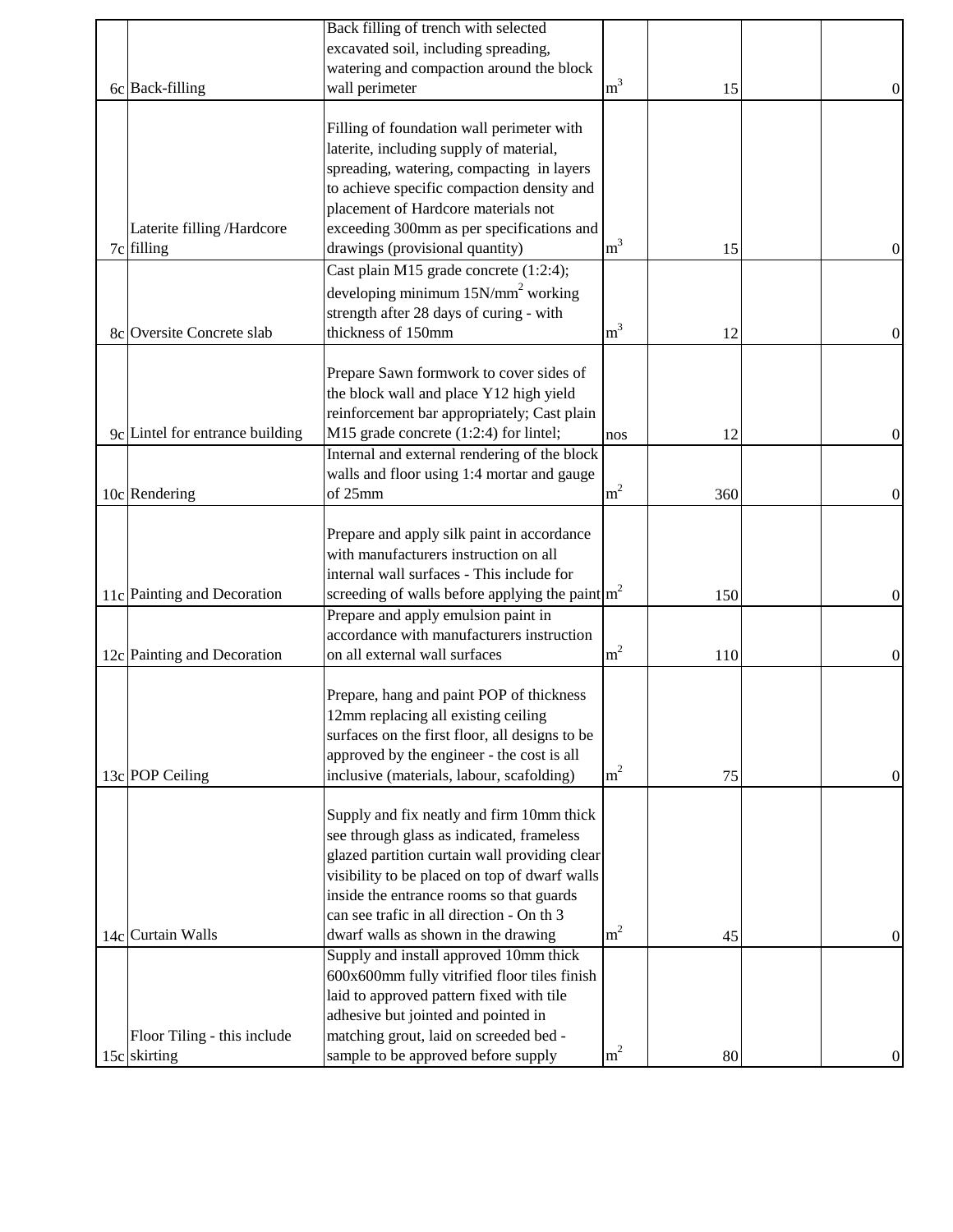|                                | Supply and install approved 10mm thick                         |                |    |                  |
|--------------------------------|----------------------------------------------------------------|----------------|----|------------------|
|                                | 250x250mm fully vitrified floor tiles finish                   |                |    |                  |
|                                | laid to approved pattern fixed with tile                       |                |    |                  |
|                                | adhesive but jointed and pointed in                            |                |    |                  |
|                                | matching grout, laid on screeded bed -                         |                |    |                  |
| 16c Floor Tiling for Toilets   | sample to be approved before supply                            | m <sup>2</sup> | 10 | 0                |
|                                | <b>Doors and Windows</b>                                       |                |    |                  |
|                                | Supply and fix purpose made steel doors                        |                |    |                  |
|                                | covered with 6mm steel sheet, 6mm angle                        |                |    |                  |
|                                | iron and pipes with accessories of superior                    |                |    |                  |
|                                | quality - with approved, architraves and set                   |                |    |                  |
|                                | of necessary accessories as approved by the                    |                |    |                  |
| 17c 900x2,100mm Steel Doors    | engineer                                                       | nos            | 8  | 0                |
|                                | Supply and fix aluminium doors with                            |                |    |                  |
|                                | accessories of superior quality on                             |                |    |                  |
|                                | aluminium curtain walls - with approved                        |                |    |                  |
| 750x2,100mm Aluminium          | frames, architraves and set of necessary                       |                |    |                  |
| 18c Doors                      | iron as approved by the engineer                               |                |    |                  |
|                                | Tower Economy Aluminium casement                               | nos            | 5  | $\boldsymbol{0}$ |
|                                |                                                                |                |    |                  |
|                                | powdered coated approved window with                           |                |    |                  |
|                                | 6mm clear glass or tint (as directed by                        |                |    |                  |
|                                | engineer) and flyscreen complete with all                      |                |    |                  |
|                                | iron mongery assembled and steel or                            |                |    |                  |
| 600x600mm height               | aluminium burglary proof framing and                           |                |    |                  |
| 19c Aluminium Windows          | fixing                                                         | nos            |    | 0                |
|                                | <b>Roof</b>                                                    |                |    |                  |
|                                | Supply, cut and nail full gauge 2x4"x12"                       |                |    |                  |
|                                | wood                                                           |                |    |                  |
| $2x4''x12'$ hard wood (obeche) | Kingpost to be 3.5m or as approved by the                      |                |    |                  |
| 20c for Rafter and Tie Beam    | engineer                                                       | pcs            | 70 | 0                |
| $2x3''x12'$ hard wood (obeche) | Supply, cut and nail full gauge 2x3"x12"                       |                |    |                  |
| 21c for Purlin                 | wood                                                           | pcs            | 80 | $\mathbf{0}$     |
| 1x12"x12' hard wood for        | Supply, cut and nail full gauge 1x12"x12"                      |                |    |                  |
| 22c board                      | wood                                                           | pcs            | 15 | 0                |
|                                |                                                                |                |    |                  |
|                                | Approved longspan corrugated aluminium                         |                |    |                  |
|                                | otherwise approved roofing sheets fixed to                     |                |    |                  |
|                                | purlins with appropriate accessories in                        |                |    |                  |
| Roof covering - 0.55mm         | accordance with manufacturers printed                          |                |    |                  |
| 23c thickness                  | instructions and as directed by the engineer $\vert m^2 \vert$ |                | 90 | 0                |
|                                | Approved aluminium roof gutter system,                         |                |    |                  |
| Roofing ridge - 0.55mm thick   | connected to attached PVC pipes according                      |                |    |                  |
| 24c and 300mm girth            | to the engineers specifications                                | m              | 35 | $\boldsymbol{0}$ |
|                                | Miscellaneous roof finishes as required or                     |                |    |                  |
| 25c Roof Finishes              | directed by the engineer                                       | sum            |    | 0                |
|                                | <b>Mechanical and Electrical Installations and Fittings</b>    |                |    |                  |
|                                |                                                                |                |    |                  |
|                                | Supply and fix a set of toilet fittings with                   |                |    |                  |
|                                | all accessories (Closed couple water closet                    |                |    |                  |
|                                | system complete with Pan connector and                         |                |    |                  |
| Mechanical Installations -     | hand shower; Wash hand basin and taps;                         |                |    |                  |
| 26c Piping and Toilet Fittings | Mirror) - All of high quality                                  | nos            |    | $\Omega$         |
|                                |                                                                |                |    |                  |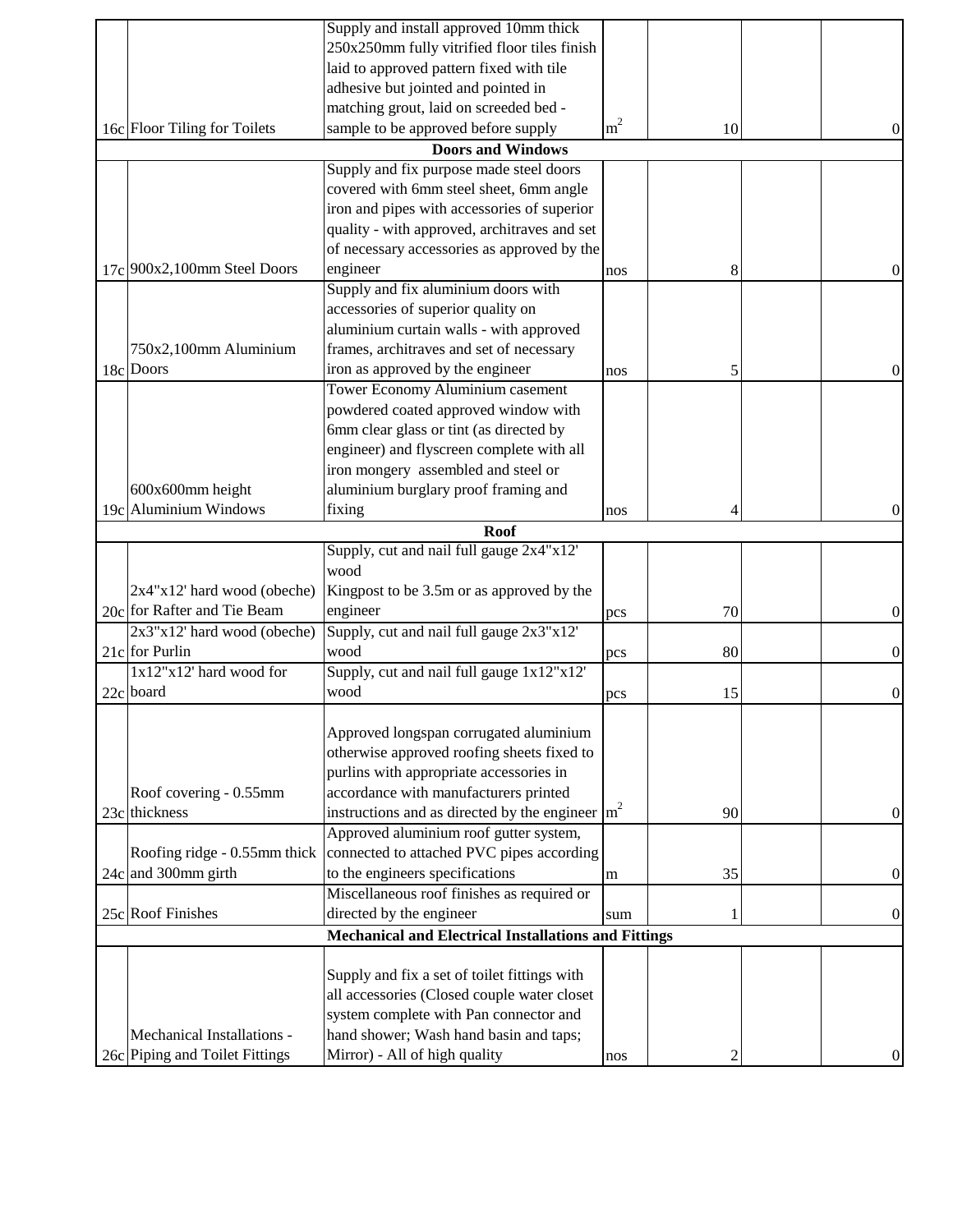|   |                              | Allow a provisional sum for the supply and                               |                |     |                           |                  |
|---|------------------------------|--------------------------------------------------------------------------|----------------|-----|---------------------------|------------------|
|   |                              | installation of pipe works of PVC conduit,                               |                |     |                           |                  |
|   |                              | inclusive of wiring, Earth conduiting                                    |                |     |                           |                  |
|   |                              | system, change over switches, sockets and                                |                |     |                           |                  |
|   |                              | switches, lighting fittings, in the entrance                             |                |     |                           |                  |
|   | 27c Electrical Fix           | building                                                                 | sum            |     |                           | $\theta$         |
|   |                              |                                                                          |                |     |                           |                  |
|   | 2HP Air Conditioning with    | Supply and fix approved quality split AC                                 |                |     |                           |                  |
|   | 28c Standing Indoor Unit     | units with all accessories to put it in place                            | nos            |     |                           | $\boldsymbol{0}$ |
|   |                              |                                                                          |                |     |                           |                  |
|   |                              |                                                                          |                |     | <b>Total of Section C</b> | $\theta$         |
| D |                              | <b>Inside Waiting Area</b>                                               |                |     |                           |                  |
|   |                              | 600x600mm pads: Excavate, blind, cast                                    |                |     |                           |                  |
|   |                              | footings using Y12 bars, cast column                                     |                |     |                           |                  |
|   | Column pads for waiting area | starters that will hold I-columns with                                   |                |     |                           |                  |
|   | 1d I-Column beams            | provided gusset plates as directed                                       | nos            | 18  |                           | $\theta$         |
|   |                              | 150x75x6mm: Vertical structural steel                                    |                |     |                           |                  |
|   |                              | flange beams resting on Column pads and                                  |                |     |                           |                  |
|   |                              | directly supporting horizontal steel sections                            |                |     |                           |                  |
|   |                              | carrying the roof with plates and associated                             |                |     |                           |                  |
|   |                              | fittings, bolts, sundry members and the                                  |                |     |                           |                  |
|   |                              | like; supporting roof of waiting area;                                   |                |     |                           |                  |
|   | I-Column - Waiting Area      | treating with red oxide and painted in IOM                               |                |     |                           |                  |
|   | 2d Structure                 | blue                                                                     | m              | 55  |                           | 0                |
|   |                              | 150x75x6mm: Horizontal structural steel                                  |                |     |                           |                  |
|   |                              | flange beams resting and connecting I-                                   |                |     |                           |                  |
|   |                              | Column and directly supporting                                           |                |     |                           |                  |
|   |                              | purlins; steel plates and associated fittings,                           |                |     |                           |                  |
|   |                              | bolts, sundry members and the like;                                      |                |     |                           |                  |
|   | Flange Beam - Waiting Area   | supporting purlins; treating with red oxide                              |                |     |                           |                  |
|   | 3d Structure                 | and painted in IOM blue                                                  | m              | 55  |                           | 0                |
|   |                              | 75x75x3mm: Allow for fabrication and                                     |                |     |                           |                  |
|   |                              |                                                                          |                |     |                           |                  |
|   |                              | installation of L-angles plate as purlins                                |                |     |                           |                  |
|   |                              | (angle iron) with all accessories to be                                  |                |     |                           |                  |
|   |                              | welded, cut to length, primed with anti                                  |                |     |                           |                  |
|   |                              | corrosion primers to receive longspan                                    |                |     |                           |                  |
|   |                              | alluminium covering with attached fascia                                 |                |     |                           |                  |
|   | L-Beam (Angle Iron) for      | board to receive alluminium roof fascia as                               |                |     |                           |                  |
|   | 4d Purlins                   | directed - at an interval of 500mm                                       | m              | 180 |                           | $\boldsymbol{0}$ |
|   |                              | 300x0.55mm: Provide alumium fascia                                       |                |     |                           |                  |
|   |                              | board of approved colour to cover                                        |                |     |                           |                  |
|   | 5d Alluminium Fascia Board   | perimeter of the waiting area as directed                                | ${\bf m}$      | 30  |                           | $\boldsymbol{0}$ |
|   |                              |                                                                          |                |     |                           |                  |
|   |                              | Approved longspan corrugated aluminium                                   |                |     |                           |                  |
|   |                              | otherwise approved roofing sheets fixed to                               |                |     |                           |                  |
|   |                              | purlins with necessary accessories                                       |                |     |                           |                  |
|   |                              | including drive screws and bolts, nut                                    |                |     |                           |                  |
|   |                              | washers and bituminous sealers all in                                    |                |     |                           |                  |
|   | Roof covering - 0.55mm       | accordance with manufacturers printed                                    |                |     |                           |                  |
|   | 6d thickness                 | instructions and as directed by the engineer $\left  \text{m}^2 \right $ |                | 165 |                           | $\theta$         |
|   |                              | Supply and install approved 600x600mm                                    |                |     |                           |                  |
|   |                              | suspended mineral fibre ceiling boards                                   |                |     |                           |                  |
|   |                              | fixed to galvanized steel noggings; these                                |                |     |                           |                  |
|   | 7d Ceiling                   | include all necessary fittings                                           | m <sup>2</sup> | 165 |                           | $\mathbf{0}$     |
|   |                              |                                                                          |                |     |                           |                  |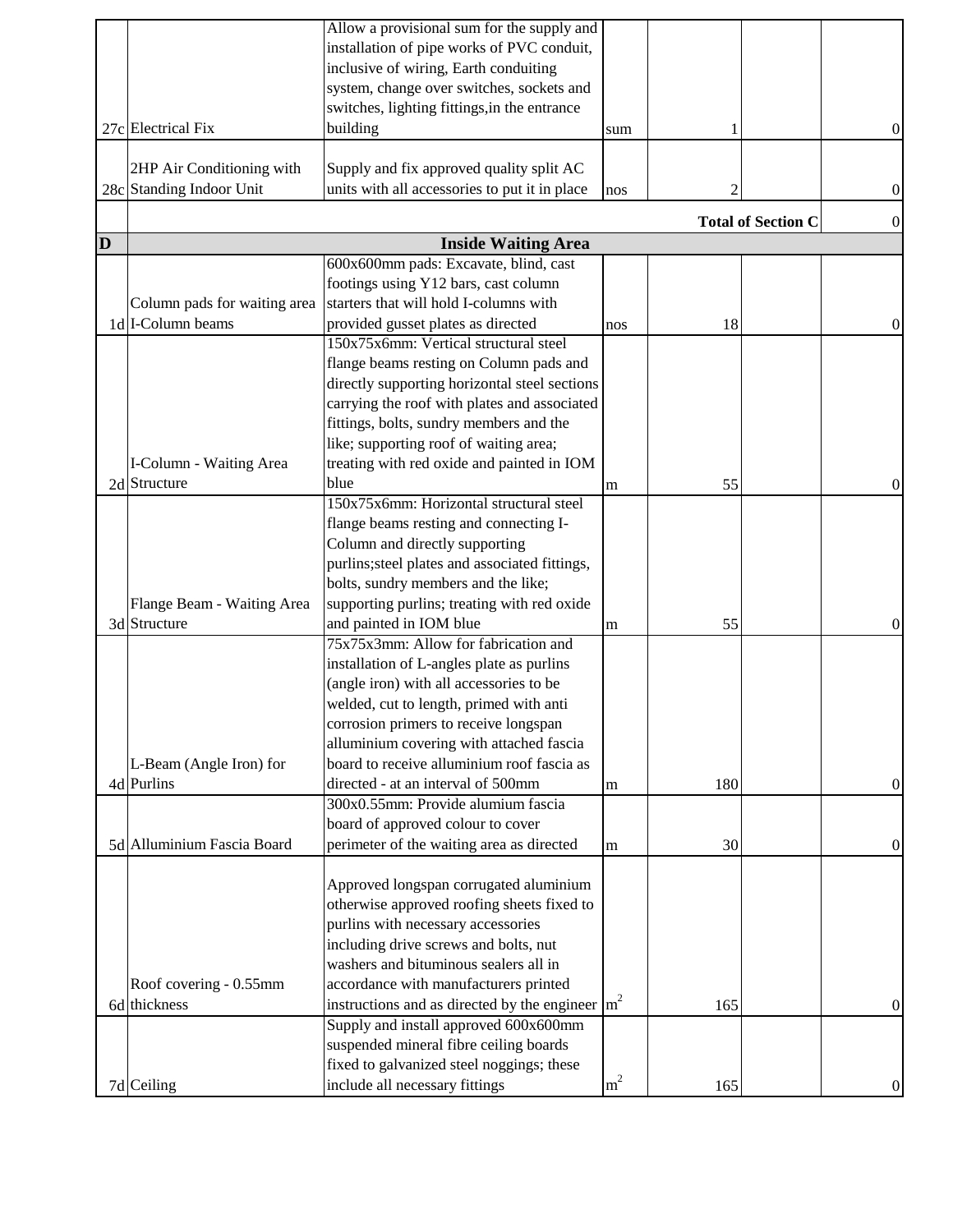|         |                            | Supply and install concrete interlocking      |                |     |                           |                  |
|---------|----------------------------|-----------------------------------------------|----------------|-----|---------------------------|------------------|
|         |                            | blocks in the entire compound on top of       |                |     |                           |                  |
|         |                            | snd screeding and to be filled in-between     |                |     |                           |                  |
|         |                            | with stone dust                               |                |     |                           |                  |
|         | Hard Landscaping of entire | Kerps to be provided at bondaries of green    |                |     |                           |                  |
|         | 8d Annex/new compound      | areas that will not be interlocked            | m <sup>2</sup> | 550 |                           | $\boldsymbol{0}$ |
|         |                            |                                               |                |     | <b>Total of Section D</b> | $\overline{0}$   |
| E       |                            | <b>Outside Waiting Area</b>                   |                |     |                           |                  |
|         |                            |                                               |                |     |                           |                  |
|         |                            |                                               |                |     |                           |                  |
|         |                            | Supply and install cantilevered shed along    |                |     |                           |                  |
|         |                            | the perimeter fencing by installing:          |                |     |                           |                  |
|         |                            | High quality 150mm galvanized circular        |                |     |                           |                  |
|         |                            | poles buried in the ground and supporting     |                |     |                           |                  |
|         |                            | the entire weight of the structure at         |                |     |                           |                  |
|         |                            | intervals of 6m;                              |                |     |                           |                  |
|         |                            | High quality 50mm galvanized circular         |                |     |                           |                  |
|         |                            | poles crossing and supporting the tarpaulin   |                |     |                           |                  |
|         |                            | mesh cover for the roof top and also          |                |     |                           |                  |
|         |                            | connecting to 150mm galvanized pipe;          |                |     |                           |                  |
|         |                            | Tarpaulin mesh cover for roof top to be of    |                |     |                           |                  |
|         |                            | high quality and of thickness between 6       |                |     |                           |                  |
|         |                            | and 8mm;                                      |                |     |                           |                  |
|         |                            | 150mm poles to be fasten in the ground        |                |     |                           |                  |
|         |                            | using concrete and putting back/replacing     |                |     |                           |                  |
|         |                            | existing pavement cover                       |                |     |                           |                  |
|         |                            | All other accessories needed in the           |                |     |                           |                  |
|         |                            | installation                                  |                |     |                           |                  |
|         | Sheds outside perimeter    | Two of 3.8x10.52m porch/shed and Two          |                |     |                           |                  |
|         | ie fencing                 | 2.5x2.5m porch/shed as shown in drawing       | m <sup>2</sup> | 100 |                           | $\boldsymbol{0}$ |
|         |                            |                                               |                |     | <b>Total of Section E</b> | 0                |
| $\bf F$ |                            | <b>Fencing and Gate</b>                       |                |     |                           |                  |
|         |                            | Excavate foundation trench to a minimum       |                |     |                           |                  |
|         |                            | depth of 0.3m (plus 0.25m sideways to         |                |     |                           |                  |
|         | 1f Excavation              | allow working space)                          | m <sup>3</sup> | 6   |                           | $\theta$         |
|         |                            | Level and compact bottom of excavation to     |                |     |                           |                  |
|         |                            | receive concrete; levelling to be in          |                |     |                           |                  |
|         |                            | accordance with continues flow of water       |                |     |                           |                  |
|         | Levelling bottom of        | through the culvert from and into the         |                |     |                           |                  |
|         | 2f excavation              | drainage channel                              | m <sup>2</sup> |     |                           | $\boldsymbol{0}$ |
|         |                            | Cast 50mm blinding under concrete work        |                |     |                           |                  |
|         |                            | with weak concrete of ratio 1:3:6 - for 20    |                |     |                           |                  |
|         | 3f Blinding                | footings                                      | m <sup>3</sup> | 0.4 |                           | $\boldsymbol{0}$ |
|         |                            | Laying of sancrete blockwork                  |                |     |                           |                  |
|         |                            | (230x450x230mm); laid stretcher bond on       |                |     |                           |                  |
|         |                            | cement and sand mortar (1:3) as shown in      |                |     |                           |                  |
|         | 4f Blockwork               | the drawing                                   | $\rm m^2$      | 110 |                           | $\boldsymbol{0}$ |
|         |                            | Back-fill and compact excavated material      |                |     |                           |                  |
|         | 5f Back-filling            | into the blockwork allowance space            | m <sup>3</sup> | 4   |                           | $\theta$         |
|         |                            | Internal, external and floor rendering of the |                |     |                           |                  |
|         |                            | drainage block walls using 1:4 mortar and     |                |     |                           |                  |
|         | 6f Rendering               | gauge of 12mm                                 | m <sup>2</sup> | 110 |                           | $\boldsymbol{0}$ |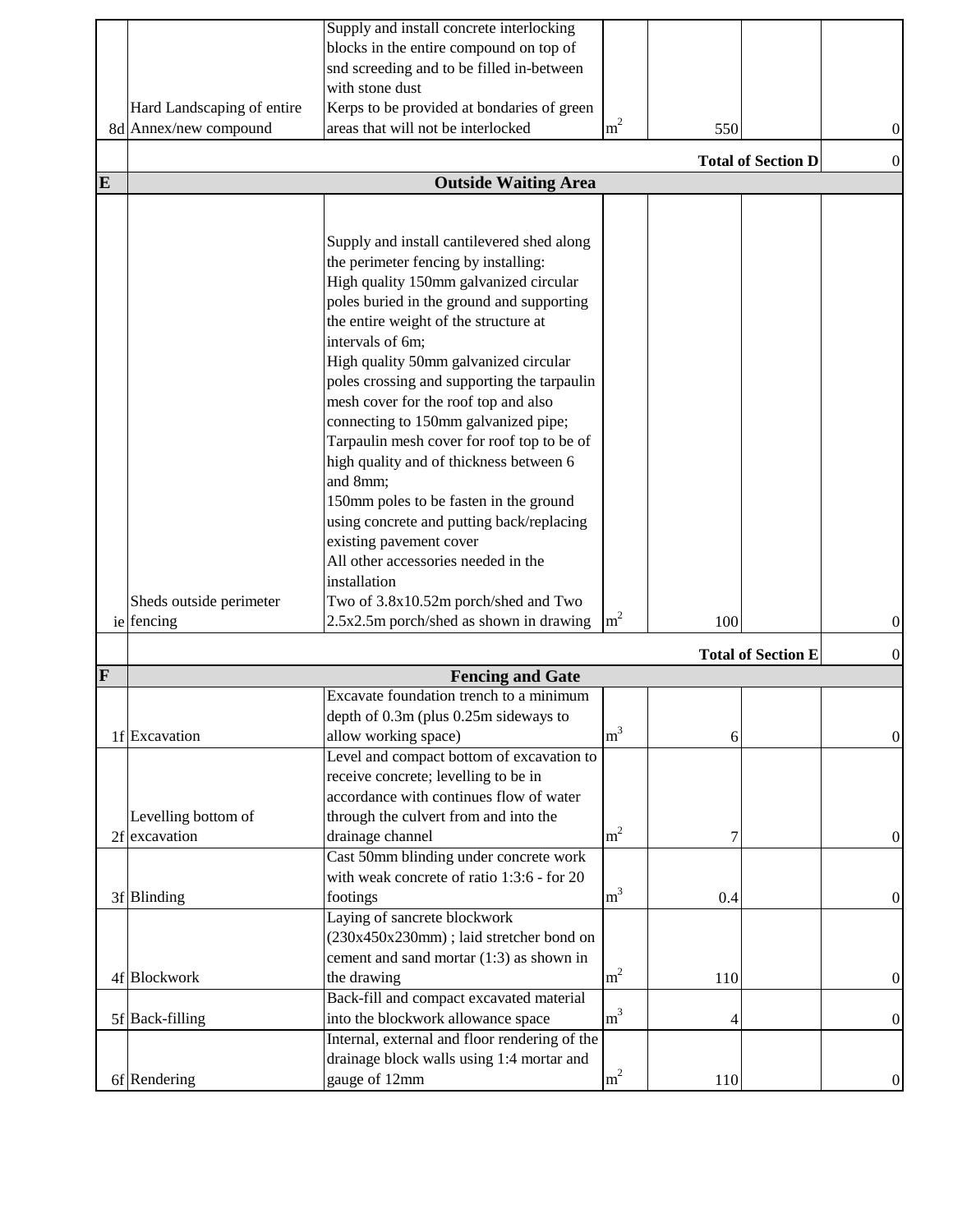|                |                                 | Prepare and apply emulsion paint in                                                   |                |     |                           |                  |
|----------------|---------------------------------|---------------------------------------------------------------------------------------|----------------|-----|---------------------------|------------------|
|                |                                 | accordance with manufacturers instruction                                             |                |     |                           |                  |
|                | 7f Painting and Decoration      | on all external wall surfaces                                                         | m <sup>2</sup> | 400 |                           | $\boldsymbol{0}$ |
|                |                                 | Cast plain M15 grade concrete (1:2:4);                                                |                |     |                           |                  |
|                |                                 | developing minimum $15N/mm^2$ working                                                 |                |     |                           |                  |
|                |                                 | strength after 28 days of curing - for 20                                             |                |     |                           |                  |
|                | 8f Concrete for hanging of gate | columns                                                                               | m <sup>3</sup> |     |                           | 0                |
|                |                                 | Supply and install a 4m sliding steel gate                                            |                |     |                           |                  |
|                |                                 | made from metal sheet of guage 6mm                                                    |                |     |                           |                  |
|                |                                 | All angle iron, L-beam and pipes to be use                                            |                |     |                           |                  |
|                |                                 | should be of 6mm guage                                                                |                |     |                           |                  |
|                |                                 | All steel materials to be treated with red                                            |                |     |                           |                  |
|                |                                 | oxide before painting in gloss IOM blue as                                            |                |     |                           |                  |
|                | 9f Steel Gate                   | directed by the engineer                                                              | Pcs            |     |                           | $\mathbf{0}$     |
|                |                                 | Provision of formwork and casting of                                                  |                |     |                           |                  |
|                |                                 | concrete for a 50x330mm concrete coping                                               |                |     |                           |                  |
|                | 10f Coping                      | along the perimeter of the fence                                                      | m              | 60  |                           | $\boldsymbol{0}$ |
|                |                                 | Supply and install Y-shaped steel poles                                               |                |     |                           |                  |
|                |                                 | made from angle iron or poles placed at an                                            |                |     |                           |                  |
|                |                                 | interval of 4m                                                                        |                |     |                           |                  |
|                |                                 | This should be put in place using concrete                                            |                |     |                           |                  |
|                | 11f Y-Shaped Poles              | and as directed by the engineer                                                       | Pcs            | 20  |                           | $\theta$         |
|                |                                 | Supply and install 2.5x600mm high                                                     |                |     |                           |                  |
|                |                                 | security galvanised razor barb in a 600mm                                             |                |     |                           |                  |
|                |                                 | diameter coil that will reach out to the                                              |                |     |                           |                  |
|                | 12f Razor Fence Barb Wire       | entire perimeter of the fence                                                         | m              | 60  |                           | $\boldsymbol{0}$ |
|                |                                 |                                                                                       |                |     |                           |                  |
|                |                                 |                                                                                       |                |     |                           |                  |
|                |                                 |                                                                                       |                |     | <b>Total of Section F</b> | $\theta$         |
| $\overline{G}$ |                                 | <b>Water Storage Tank and Steel Platform</b>                                          |                |     |                           |                  |
|                |                                 |                                                                                       |                |     |                           |                  |
|                |                                 | Supply and fabricate using 75x100mm I-                                                |                |     |                           |                  |
|                |                                 | section channel 6m long stand to                                                      |                |     |                           |                  |
|                |                                 | accommodate two 3,500liters storage tank                                              |                |     |                           |                  |
|                |                                 | All supporting angle iron, metal sheet and                                            |                |     |                           |                  |
| 1g             | <b>Steel Platform</b>           | pipes to be provided as appropriate                                                   | sum            |     |                           | 0                |
|                |                                 | Supply and install two 3,500 liters storage                                           |                |     |                           |                  |
|                |                                 | tanks and connecting to the service supply                                            |                |     |                           |                  |
|                |                                 | of each building in the annex using                                                   |                |     |                           |                  |
|                |                                 | appropriate plumbing materials as directed                                            |                |     |                           |                  |
| 2g             | <b>Storage Tanks</b>            | by the engineer                                                                       | nos            | 2   |                           | $\boldsymbol{0}$ |
|                |                                 | Supply and fix purpose made steel doors                                               |                |     |                           |                  |
|                |                                 | covered with 6mm steel sheet, 6mm angle                                               |                |     |                           |                  |
|                |                                 | iron and pipes with accessories of superior                                           |                |     |                           |                  |
|                |                                 | quality - with approved, architraves and set                                          |                |     |                           |                  |
|                |                                 | of necessary accessories as approved by the                                           | nos            |     |                           | 0                |
|                | 17c 1,200x2,100mm Steel Doors   | engineer                                                                              |                |     |                           |                  |
|                |                                 |                                                                                       |                |     | <b>Total of Section G</b> | $\boldsymbol{0}$ |
| H              |                                 | Contingency                                                                           |                |     |                           |                  |
|                |                                 |                                                                                       |                |     |                           |                  |
|                |                                 | Allow a provisional sum as contingency<br>amount to cover for all unforeseeable costs | sum            |     |                           | $\boldsymbol{0}$ |
| 1 <sub>h</sub> | Contingency                     |                                                                                       |                |     | <b>Total of Section H</b> | $\boldsymbol{0}$ |

**Summary**